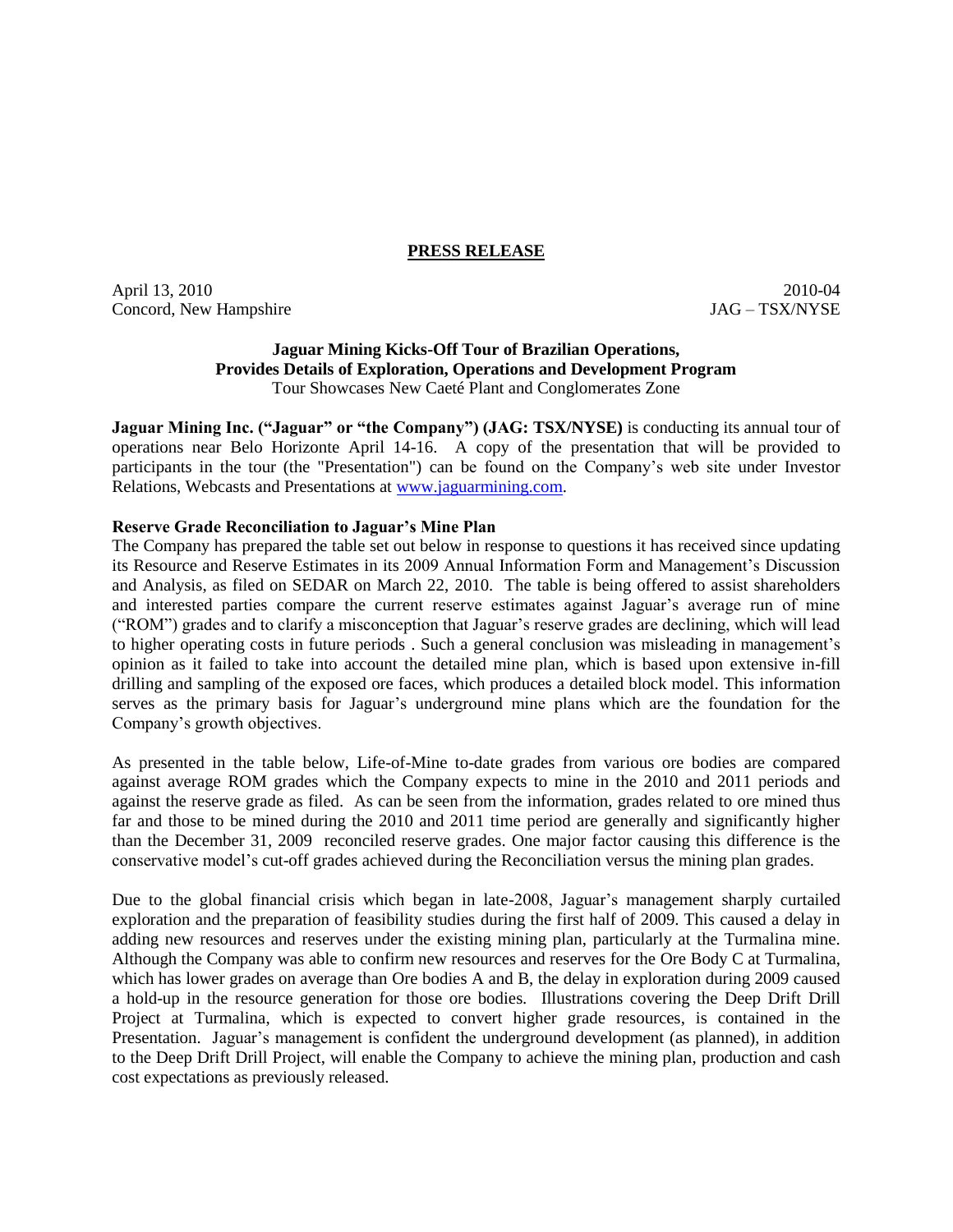#### **Jaguar Mining Inc. Reserves Comparative**

|                                | <b>Two Year</b>             |                  |         |                       |           |               |                                     |           |               |
|--------------------------------|-----------------------------|------------------|---------|-----------------------|-----------|---------------|-------------------------------------|-----------|---------------|
|                                | Life-of-Mine To-Date (2009) |                  |         | 2010 - 2011 Mine Plan |           |               | <b>Current Stated Reserve Grade</b> |           |               |
| Operation                      | Tonnes                      | <b>Avg Grade</b> | Ounces  | Tonnes                | Avg Grade | <b>Ounces</b> | Tonnes                              | Avg Grade | <b>Ounces</b> |
| Turmalina (A,B & C Ore bodies) |                             |                  |         |                       |           |               |                                     |           |               |
| Sub-Total                      | 1,424,791                   | 5.07             | 232,449 | 1,480,810             | 5.25      | 250,184       | 4,460,210                           | 3.87      | 555,460       |
| Paciência                      |                             |                  |         |                       |           |               |                                     |           |               |
| St. Isabel                     | 782,030                     | 3.15             | 79,238  | 953,940               | 4.00      | 122,776       | 4,096,717                           | 3.07      | 405,038       |
| NW1 and Others                 | 10,515                      | 4.96             | 1,677   | 432,500               | 3.79      | 52,769        |                                     |           |               |
| Palmital                       | 22,637                      | 5.24             | 3,814   | 179,500               | 5.64      | 32,534        |                                     |           |               |
| lOuro Fino                     |                             |                  |         | 100,000               | 4.30      | 13,826        |                                     |           |               |
| Sub-Total                      | 815,182                     | 3.23             | 84,729  | 1,665,940             | 4.14      | 221,905       | 4,096,717                           | 3.07      | 405,038       |
| Caeté                          |                             |                  |         |                       |           |               |                                     |           |               |
| Pilar                          | 127,348                     | 4.29             | 17,549  | 476,000               | 4.46      | 68,197        | 3,400,620                           | 3.93      | 430,153       |
| RG-01/07 *                     |                             |                  |         | 275,000               | 3.46      | 30,594        |                                     |           |               |
| RG-02*                         |                             |                  |         | 175,000               | 4.50      | 25,322        | 4,611,090                           | 3.46      | 512,742       |
| RG-OXIDE                       |                             |                  |         | 214,000               | 3.32      | 22,818        | 1,232,966                           | 2.83      | 112,291       |
| Sub-Total                      | 127,348                     | 4.29             | 17,549  | 1,140,000             | 4.01      | 146,931       | 9,244,676                           | 3.55      | 1,055,186     |
| <b>Total</b>                   | 2,367,321                   | 4.40             | 334,727 | 4,286,750             | 4.49      | 619,020       | 17,801,603                          | 3.52      | 2,015,684     |

*\* - Current reserve grades for RG-01/07 and RG-02 combined for Tonnes, Avg Grade and Ounces*

Questions concerning the interpretation of the information contained in the presentation or the table presented herein should be directed to one of the contact persons noted below.

### **Notice of Release Date for Q1 Update of Operations**

The Company will release its Preliminary Update of Operations for Q1 2009 after the market close on Thursday April 15, 2010. That press release will present production, cash operating costs and sales information for the period ending March 31, 2010.

### **About Jaguar Mining**

Jaguar is one of the fastest growing gold producers in Brazil with operations in a prolific greenstone belt in the state of Minas Gerais and has plans to develop the Gurupi Project in northern Brazil in the state of Maranhão. Jaguar is actively exploring and developing additional mineral resources at its approximate 575,000-acre land base in Brazil. The Company has no gold hedges in place thereby providing the leverage to gold prices directly to its investors. Additional information is available on the Company's website at www.jaguarmining.com.

**For Information: Investors and analysts: Media inquiries:** Bob Zwerneman Vice President Corporate Development and Director of Investor Relations 603-224-4800 [bobz@jaguarmining.com](mailto:bobz@jaguarmining.com)

Valéria Rezende DioDato Director of Communication 603-224-4800 valeria@jaguarmining.com

### **Forward Looking Statements**

This press release contains forward-looking statements, within the meaning of the U.S. Private Securities Litigation Reform Act of 1995 and applicable Canadian securities laws, concerning the average ROM grades that the Company expects to mine in 2010 and 2011 and its ability to add higher grade resources to achieve previously announced results. These forward-looking statements can be identified by the use of the words "expects" and "will". Forward-looking statements involve known and unknown risks, uncertainties and other factors, which may cause the actual results, or